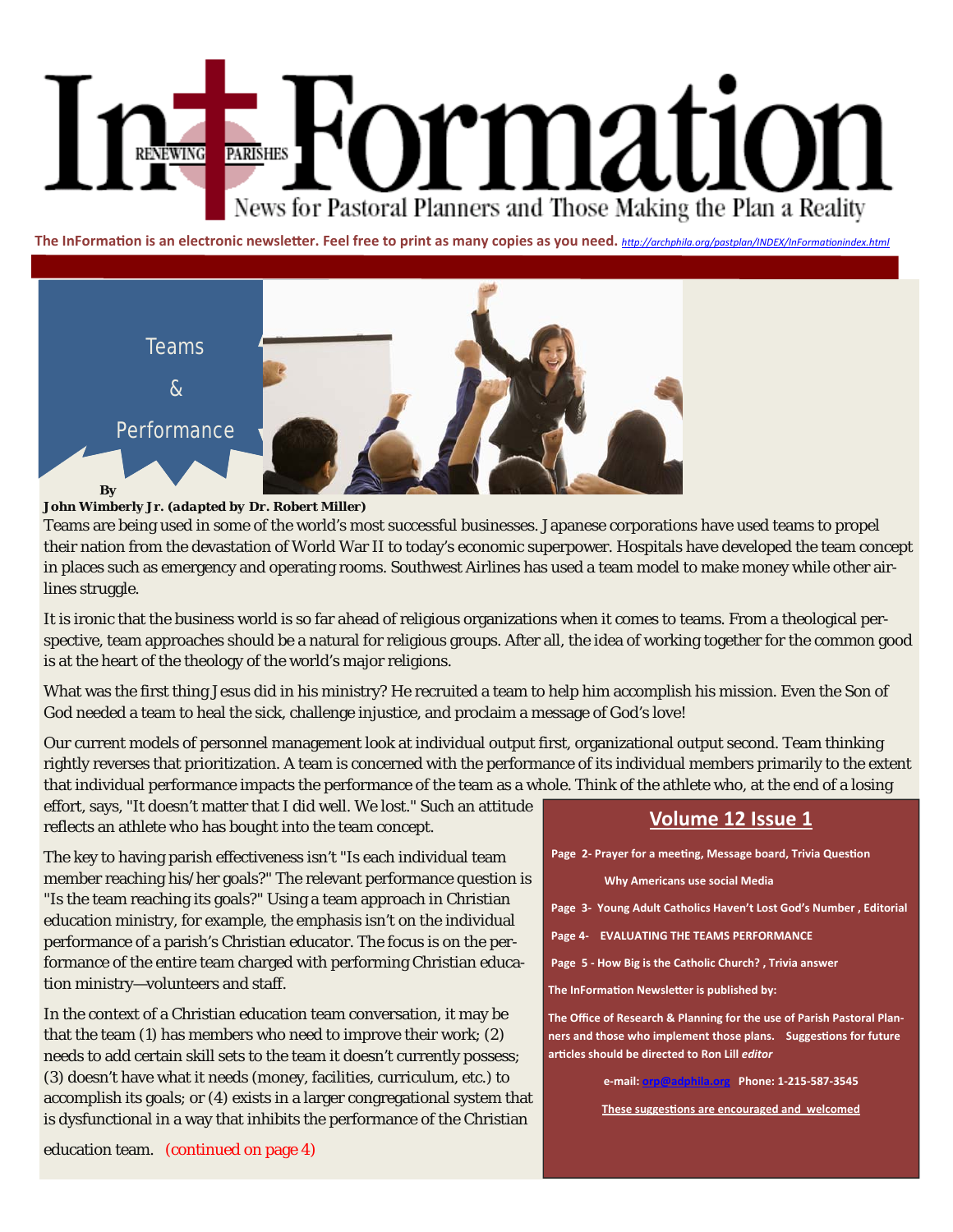

**Come, Holy Spirit, fill the hearts of your faithful and kindle in them the fire of your love.**

*A reading from the book of Sirach:*

Wisdom teaches her children and gives help to those who seek her.

Whoever loves her, loves life: and

those who seek her from early morning are filled with joy.

Whoever holds her fast, inherits glory; and

the Lord blesses the place she enters.

Those who serve her, minister to the Holy One;

the Lord loves those who love her.

Those who obey her, will judge the nations, and

all who listen to her, will live secure.

If they remain faithful, they will inherit her;

their descendants will also obtain her.

She will test them with her ordinances

until they remain faithful in their hearts.

Then she will come straight to them and gladden them.

RESPONSE: **The Spirit of the Lord fills the whole world. Praise God** 

LET US PRAY: Creator God, let the Spirit you sent on your Church to begin the teaching of the gospel continue to work throughout the whole world. We ask your blessing on all our work of this day; may it be fruitful and creative as your Spirit works in and through us; we pray. Amen.

# **Why Americans Use Social Media**

Two-thirds of online adults (66%) use social media platforms such as Facebook, Twitter, MySpace or LinkedIn. These internet users say that connections with family members and friends (both new and old) are a primary consideration in their adoption of social media tools. Roughly two thirds of social media users say that staying in touch with current friends and family members is a major reason they use these sites, while half say that connecting with old friends they've lost touch with is a major reason behind their use of these technologies.

Other factors play a much smaller role—14% of users say that connecting around a shared hobby or interest is a major reason they use social media, and 9% say that making new friends is equally important. Reading comments by public figures and find‐ ing potential romantic partners are cited as major factors by just 5% and 3% of social media users, respectively. Source: Pew Internet & American Life Project Web site.

**What does this mean for Parishes?** 

Parishes and parish organizations and ministries may want to experiment on how those actively involved and others can use social media groups to keep in touch and coordinate their efforts.

## **Trivia Box**

In 2010, over 3,500 weddings were celebrated and over 12,000 children were baptized in the parishes in the **Archdiocese of Philadelphia. How can I find out how many** of these occurred in my parish?

(see answer on page 5)

The Philadelphia Archdiocesan Office for Research and Planning is among the 13% of online Americans on Twitter. Get all our latest research and numbers by following:

http://twitt[er.com/PhillyCatholic](https://twitter.com/#!/phillycatholic)



# ADDITIONAL COPIES OF THE FORMATION ARF AVAII ABI F. AT' www.archphila.org/pastplan/InFormation/index.html





 *You can print as many copies as you need. But remember to save the trees!* 

*Note:* 

#### **Has your parish or pastoral planning area**

#### **entered into a planning Process?**

**Do you need a professional Facilitator?** 

**The office of Research and Planning maintains a list of trained and** 

**experienced Resource people.** 

**Contact us at:** *The Archdiocese of Philadelphia* 

 *222 n. 17th Street Rm. 216 Phila. Pa 19103* 

**Phone** *215‐587‐3545* **E‐mail orp@adphila.org**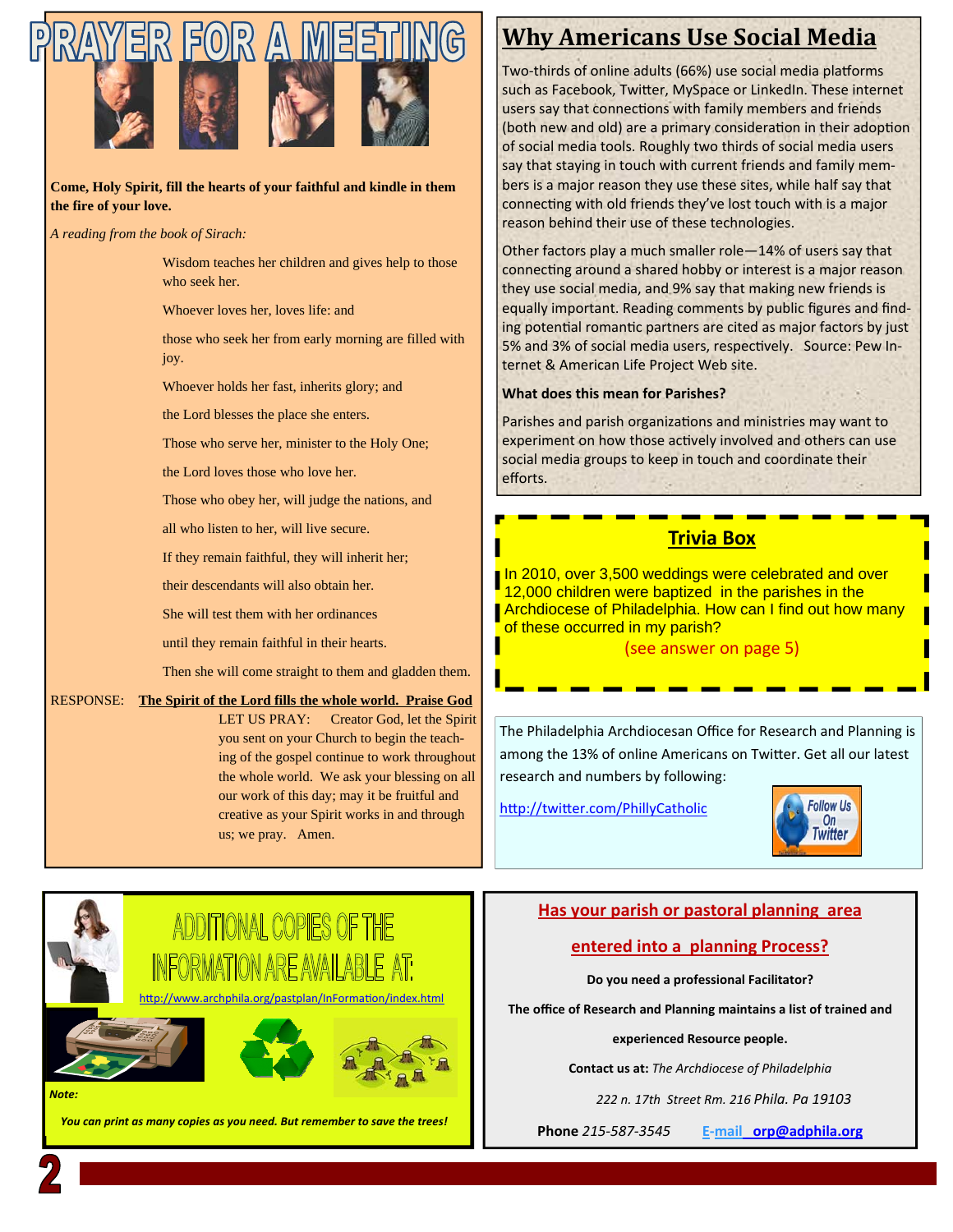

## **Young Adult Catholics Haven't Lost God's**

**Number** These days many are concerned that young adult Catholics have "lost" God's phone number or are just no longer interested in talking. It is the case that the most common time for someone raised in the faith to leave it, is in the teens and early 20s. At the same time it is also the case that Catholicism keeps more of its young faithful in the United States than any major Protestant denomination. The rise of the Nones those without a religious affiliation—is almost a mirror image of the decline in young adult Americans affiliating with some other Christian denomination (source: General Social Survey). As the figure below shows, in 1972, 58% of those age 18 to 35 in the United States self-identified their religion with a Christian faith other than Catholicism (mostly Protestant denominations). In 2010, this had fallen 16 percentage points to 42%. During this same period the percentage of people In this age group lacking a religious affiliation rose from 9% to 26% (+17 percentage points).

Catholic affiliation among U.S. young adults has remained much more stable dropping 3 percentage points from 29% in 1972 to 26% in 2010 (this difference is within margin of error). The percentage of young adults affiliating with some other non-Christian religion has also remained stable.

Although the affiliation numbers are reassuring the estimates for the Mass attendance of young adults is far less positive. Catholics between the ages of 18 and 35 attend less frequently than older and younger Catholics (who are brought to church by their parents). Currently only about 16% of Catholics between the ages of 18 and 35 attend Mass every week. By comparison 37% of Catholic young adults attended every week in 1972 (a decline of 21 percentage points).

As the percentage of weekly Mass attenders has grown smaller, the share of Catholic young adults saying they attend Mass less than weekly but at least once a month has increased from 19% in 1972 to 32% in 2010 (an increase of 13 percentage points). Those saying they attend only a few times a year, less than annually, or never have remained more stable over time. If there is any silver lining in these data it is the fact that many young adults have not fallen completely away from their faith and still have some consistent connection to parish life.

tice of the faith is still remarkable. Of course so much of the Catholic faith is in action; in doing things rather than just believing them. Going to Mass and celebrating the Eucharist are essential. Is there any evidence that young adult Catholics are still calling God in some other way?

The figure below shows changes in frequency of prayer among young adult Catholics. Consistently about four in ten have reported daily prayer during the last three decades in which this question has been asked in the GSS. Also solidly consistent is the number indicating prayer at least once a week. Most young adults Catholics, about three in four in all, are having at least one conversation with God every week. They just aren't doing it in a brick and mortar parish. It is as if more recent cohorts of young adults have come to think of the parish as the "land line" connection to God—one they don't need as much or anymore given their personal connection to God through individual prayer.

Perhaps the biggest challenge for the 21st century Catholic parish is to make the case for community and celebration within its walls for young adults who more often shun real world gatherings and tangible memberships for virtual content and connections (and they apparently are not doing much related to their faith online either ).

So it's not that young adult Catholics have hung up the phone and ended the conversation. The affiliation and prayer data are quite reassuring. Even the Mass attendance data shows that nearly half are in a parish at least once a month. The bigger questions are about how the Church can convince young adults to be there more often and how it can make the case to them to take their more regular personal prayer connection to God and share this with others as a parish community.

#### Source: **Nineteen Sixty-four is a research blog for the**

**[Center for Applied Research in the Apostolate](http://cara.georgetown.edu/) (CARA) at Georgetown University edited by [Mark M. Gray.](http://cara.georgetown.edu/AboutCARA/gray.html) CARA is a non-profit research center that conducts social scientific studies about the Catholic Church** 

The difference in the data between affiliation/identity and the prac-

**<http://nineteensixty-four.blogspot.com/>**



be missed.

blessing on her new endeavors.

Hail and Farewell at ORP

The ORP office is welcoming Sister Janet Baker, RSM as an important addition to our ability to support the major planning initiatives of the Archdiocese that include the engagement of all the parishes in pastoral



This important work makes the census numbers valuable to the Archdiocese. and available to parish planners and those involved with planning in their pastoral planning areas through reports on the Archdiocesan web site.. We truly enjoyed her presence! She will area planning, the ongoing restructuring of the curia and the support of the implementation of the major initiatives called for in the Education Blue Ribbon commission . Sister will be working in the office a few days per week . Her knowledge and experience in implementing planning and education programs will be very much appreciated.

> We look forward to this exciting addition to our team. A move that will benefit the entire Archdiocese.

Pastoral Planning Area's, Deaneries and Episcopal regions.

Mia has accepted a 3 month Assignment in Italy and will

then take some time to travel Europe. We wish her well and God's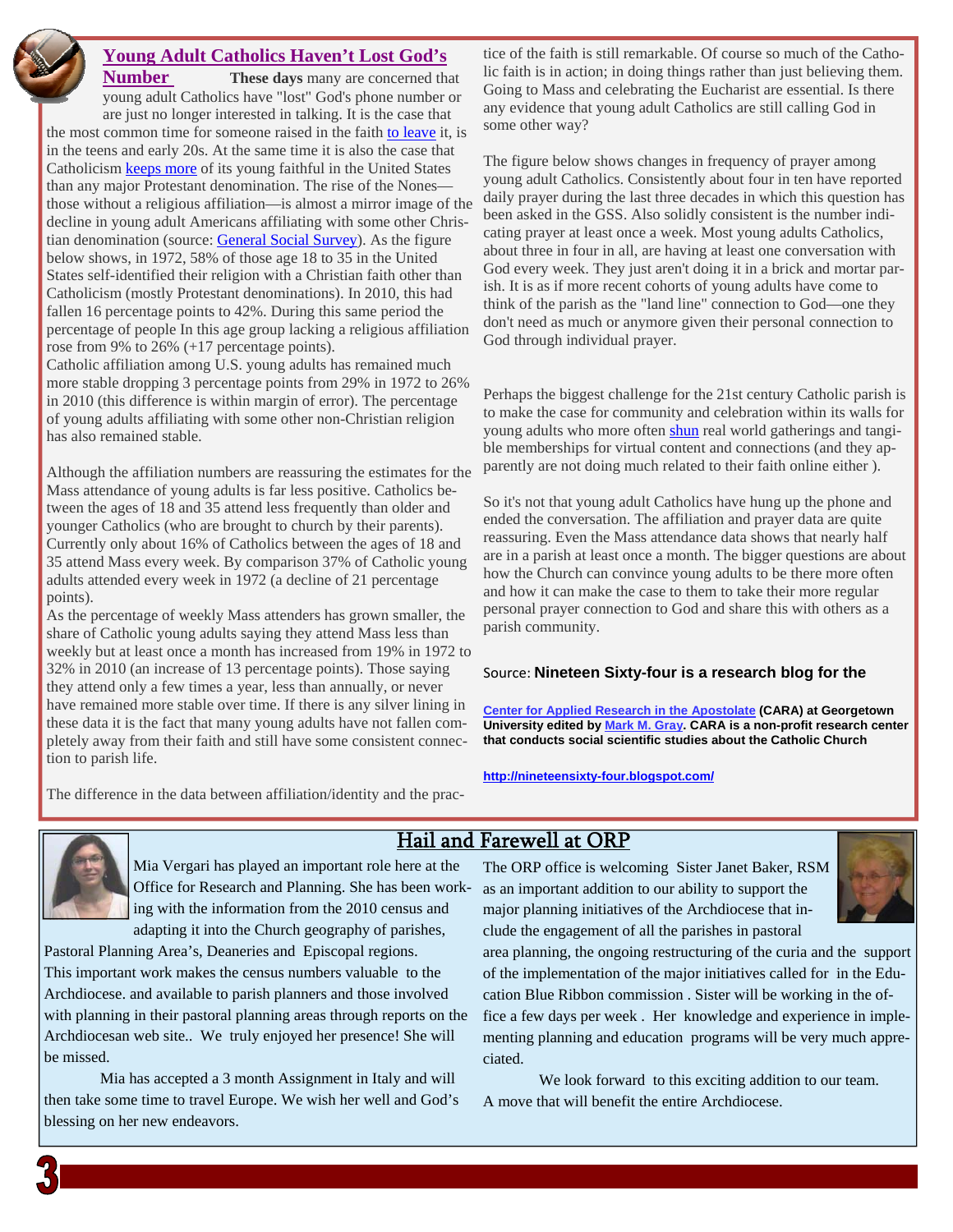

#### Continued from Page $1$

The team model is also able to make use of ongoing evaluation. Performance reviews don't take place annually. They take place daily as the team works toward accomplishing its goals. "Why are we lagging behind here? Why are we succeeding there?" are the daily questions that begin to drive performance. Why wait until the end of twelve months to evaluate whether or not a team is meeting its goals? If the team is not performing well, it has the added burden of having gone a year without making the changes required to meet the goals.

Using the head of staff-individual employee model for performance review, the underperforming employee has some easy ways to avoid taking responsibility. To name a few, he can decide the head of staff is being unreasonable, doesn't understand the challenges he faces, or dislikes him personally. However, when a team evaluates itself, an underperforming team member has to face the judgment of the entire team.

Can the team member still dismiss the evaluation? Of course. But, it is more difficult to ignore the judgment of a bunch of people than an individual boss. As important, perhaps the team can figure out ways to compensate for the underperforming member, using that person's skills in better ways.

Rule #1 in management is: when things aren't working, don't keep doing what isn't working. Annual performance reviews haven't worked for a long time. Teams do work in sports, business, the military, and elsewhere. Isn't it time to place team effort at the heart of our work in parishes?

*John Wimberly is the author of Alban book [The Business of the Church: The Uncomfortable](http://www.alban.org/bookdetails.aspx?id=9029)  Truth that Faithful Ministry Requires Effective Management*. *Article written for Alban Weekly, © 2011 by the Alban Institute. All rights reserved.* 

# EVALUATING THE TEAMS PERFORMANCE

Parish leaders can generally recognize when their team is out of balance on the collaborative/ accountability spectrum. However, recognizing the problem doesn't do much good if you don't know what to do to promote better balance. A team that can articulate what is not right, and what health would look like, is well on its way toward fixing the problem. These descriptors unpack the assumptions we leave unstated when we use terms like collaboration and accountability.

1-As a staff, we have a compelling vision for the future of the parish  $\overline{\phantom{a}}$  and our place in that future.

2-We have a clearly defined and well communicated statement of purpose as a parish team.

3-The size of our parish staff is appropriate for the size and growth aspirations of our congregation.

4-The configuration of our parish staff is appropriate for our parish; we have the right people in appropriately defined roles.

5-Our work is managed against goals and objectives. We recognize and celebrate our accomplishments as a team.

6-When priorities are revised, the need for change is discussed and made clear to the team.

7-Individual roles, relationships and accountabilities are clear to everyone on the team.

8-Team members are technically qualified to perform their jobs.

9-Each member of the parish staff has clear and effective supervision. 10-Each member of the parish staff is held accountable for his or her individual performance.

11-Individual performance is recognized and appreciated.

12-Our approach to problem-solving results in effective, high-quality solutions to issues.

13-Staff meetings are productive.

14-Policies and procedures that we rely upon are helpful in the accomplishment of tasks.

15-We are able to respond to a crisis in the parish quickly and flexibly.

16-There is room in our decision making process for discernment of God's Spirit.

17-Our work as a parish staff is grounded in God's Spirit.

18-We coordinate our work with a spirit of collaboration.

19-Staff members appreciate and capitalize on each other's differences, strengths, and unique capabilities.

20-Communication within our team is open and above board.

21-Staff members defend/support one another when criticism arises from within the parish community.

22-We are able to resolve our conflicts and disagreements openly and honestly. 23-The parish staff has fun together.

24Staff members use humor freely and appropriately.

25-We communicate effectively with the parishioners, its parish pastoral council, finance council and other committees.

26-We are aware of and attentive to the needs and desires of the pastoral council and other committees as we make decisions and plans.

27-The pastoral council and finance council are aware of and attentive to our needs and desires as they make decisions and plans.

- 28-The parish staff is appreciated and supported by the pastoral council.
- 29-The parish staff is appreciated and supported by the parish.

 The parish staff can assess their own health by inviting each member of the team to evaluate the team experience. On a scale of 1-5, how does each statement reflect *your* experience of the team? (1= not at all like us, 5= completely like us). Once the individual reflection is complete, the team can meet to share their scores and look for areas of agreement and disagreement. The team can explore aspects of health and those areas that need improvement. Of course, this type of conversation is only possible if the team is healthy enough to engage in honest and forthcoming dialogue. A team that isn't functional enough to talk genuinely about its health needs the assistance of an outside facilitator or consultant. *This article originally appeared in The Ledger, a professional journal of the National Associa-*

*tion of Church Business Administration. Reprinted by permission. © 2011 NACBA. www.nacba.net (800) 898-8085*